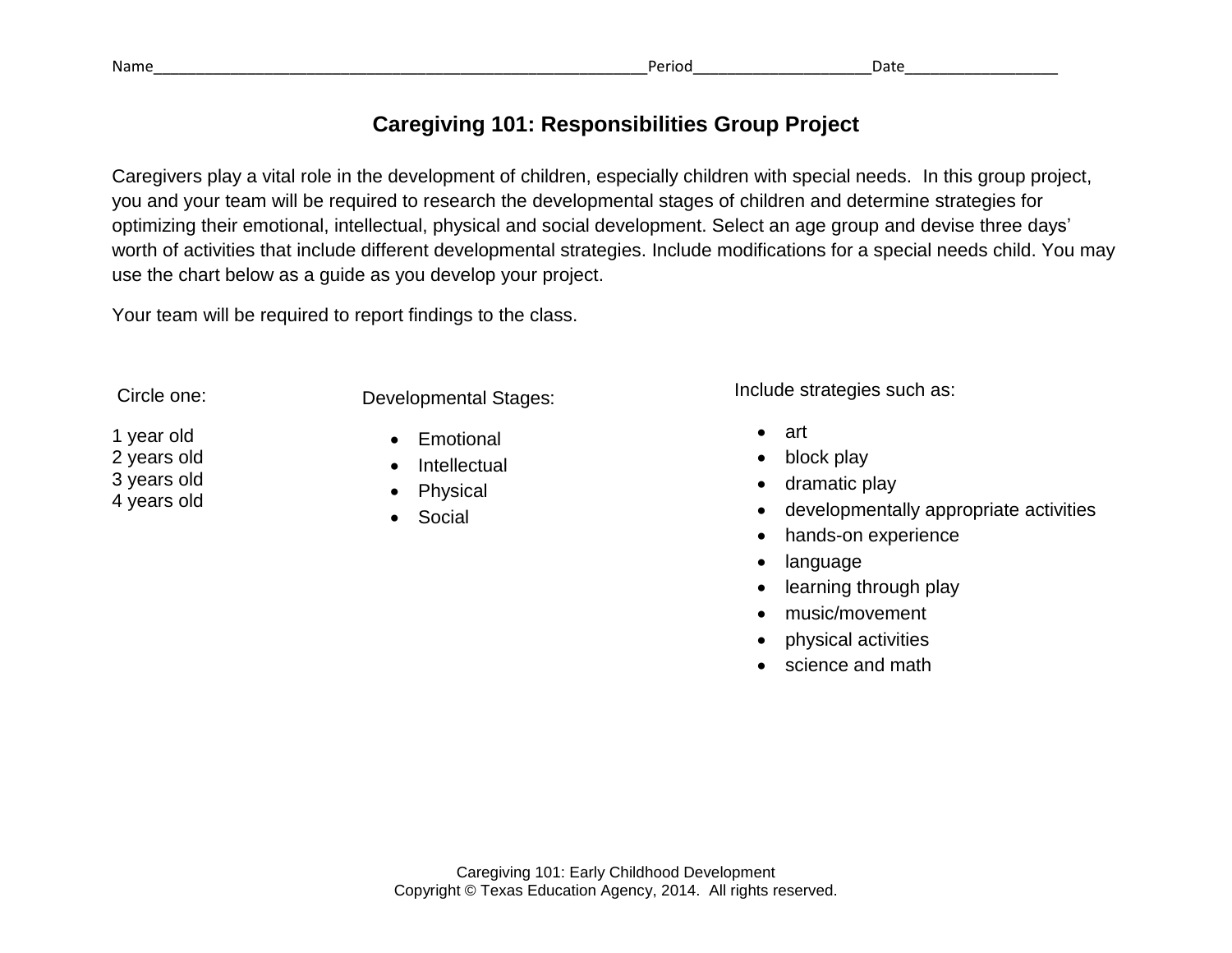| Day 1               |            |                      |                         |                             |                 |                                    |                           |                         |                            |
|---------------------|------------|----------------------|-------------------------|-----------------------------|-----------------|------------------------------------|---------------------------|-------------------------|----------------------------|
|                     | <b>Art</b> | <b>Block</b><br>play | <b>Dramatic</b><br>play | <b>Hands-on</b><br>activity | <b>Language</b> | <b>Learning</b><br>through<br>play | <b>Music/</b><br>movement | <b>Physical</b><br>play | <b>Science</b><br>and math |
| <b>Emotional</b>    |            |                      |                         |                             |                 |                                    |                           |                         |                            |
| <b>Intellectual</b> |            |                      |                         |                             |                 |                                    |                           |                         |                            |
| <b>Physical</b>     |            |                      |                         |                             |                 |                                    |                           |                         |                            |
| <b>Social</b>       |            |                      |                         |                             |                 |                                    |                           |                         |                            |

Modifications for special needs children:

\_\_\_\_\_\_\_\_\_\_\_\_\_\_\_\_\_\_\_\_\_\_\_\_\_\_\_\_\_\_\_\_\_\_\_\_\_\_\_\_\_\_\_\_\_\_\_\_\_\_\_\_\_\_\_\_\_\_\_\_\_\_\_\_\_\_\_\_\_\_\_\_\_\_\_\_\_\_\_\_\_\_\_\_\_\_\_\_\_\_\_\_\_\_\_\_\_\_\_\_\_\_\_\_\_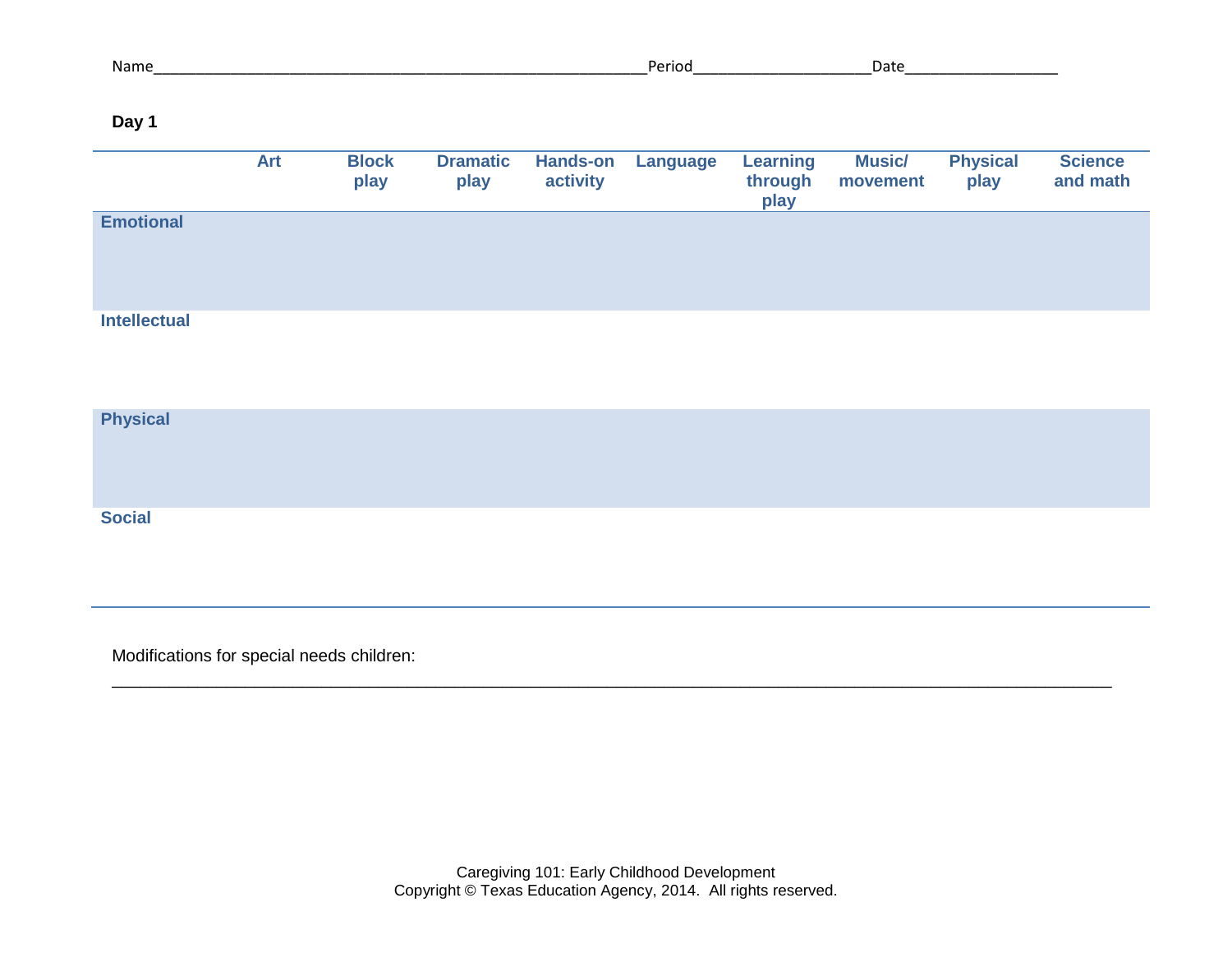| Name_               |            |                      |                         |                             |          | Period Period Period Period Period Period Period Period Period Period Period Period Period Period Period Period<br>Period Period Period Period Period Period Period Period Period Period Period Period Period Period Period Perio |                           |                         |                            |
|---------------------|------------|----------------------|-------------------------|-----------------------------|----------|-----------------------------------------------------------------------------------------------------------------------------------------------------------------------------------------------------------------------------------|---------------------------|-------------------------|----------------------------|
| Day 2               |            |                      |                         |                             |          |                                                                                                                                                                                                                                   |                           |                         |                            |
|                     | <b>Art</b> | <b>Block</b><br>play | <b>Dramatic</b><br>play | <b>Hands-on</b><br>activity | Language | <b>Learning</b><br>through<br>play                                                                                                                                                                                                | <b>Music/</b><br>movement | <b>Physical</b><br>play | <b>Science</b><br>and math |
| <b>Emotional</b>    |            |                      |                         |                             |          |                                                                                                                                                                                                                                   |                           |                         |                            |
| <b>Intellectual</b> |            |                      |                         |                             |          |                                                                                                                                                                                                                                   |                           |                         |                            |
| <b>Physical</b>     |            |                      |                         |                             |          |                                                                                                                                                                                                                                   |                           |                         |                            |
| <b>Social</b>       |            |                      |                         |                             |          |                                                                                                                                                                                                                                   |                           |                         |                            |

Modifications for special needs children:

\_\_\_\_\_\_\_\_\_\_\_\_\_\_\_\_\_\_\_\_\_\_\_\_\_\_\_\_\_\_\_\_\_\_\_\_\_\_\_\_\_\_\_\_\_\_\_\_\_\_\_\_\_\_\_\_\_\_\_\_\_\_\_\_\_\_\_\_\_\_\_\_\_\_\_\_\_\_\_\_\_\_\_\_\_\_\_\_\_\_\_\_\_\_\_\_\_\_\_\_\_\_\_\_\_